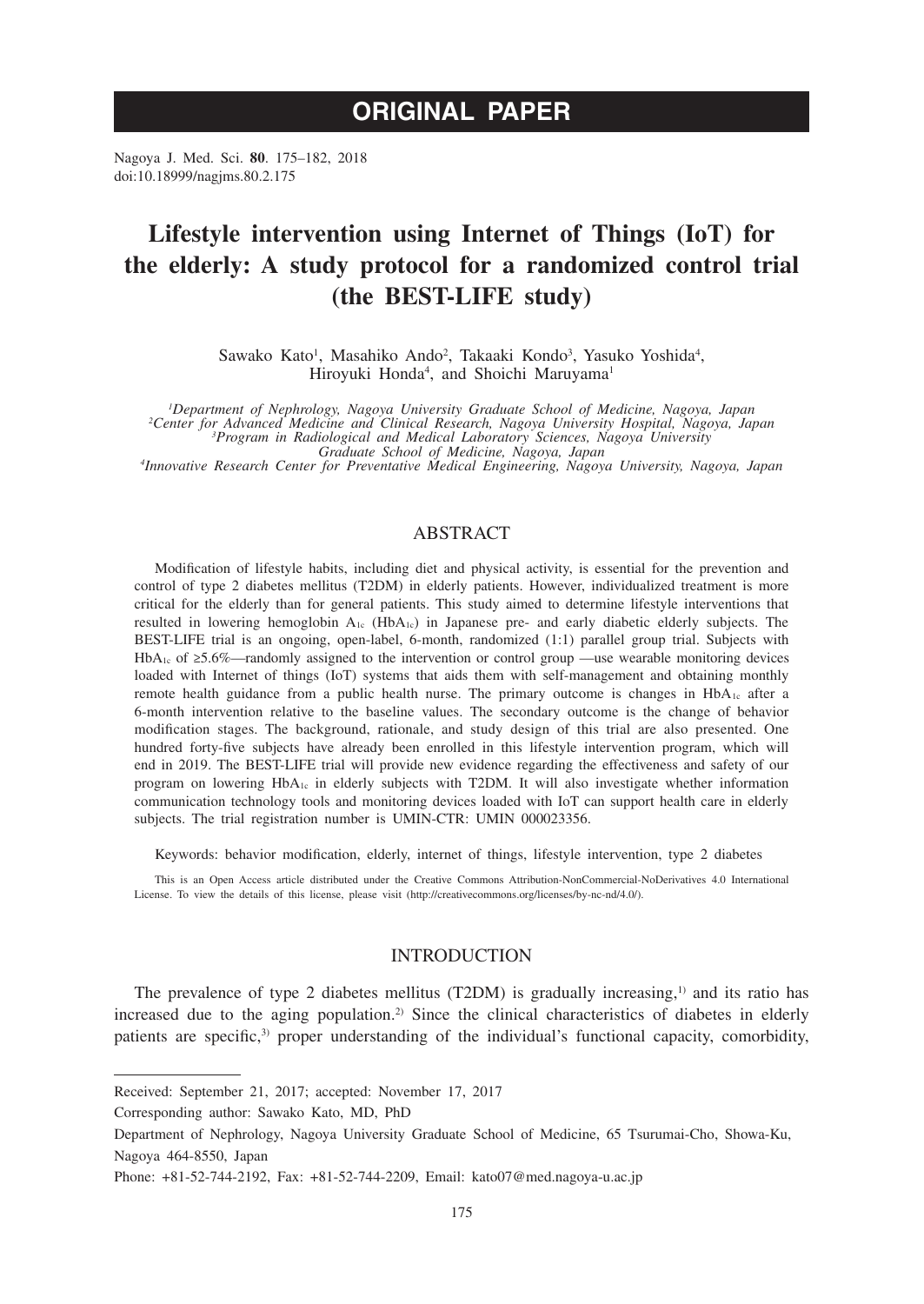etc., is necessary to prevent and treat T2DM in these patient groups without the onset of adverse events.4) Even in elderly patients, improvement of lifestyle habits such as dietary and exercise therapy is known to be effective in preventing and controlling T2DM.4)

Since 2014, we have been collaborating with Toyota City Hall in conducting a project aimed at extending the healthy life expectancy of people who have retired from Toyota Motor Corporation (Toyota Health Navigator Club; THNC). The elderly population is generally defined as people aged 65 and over. The majority of its members consequently were elderly. In this project, a new system was developed to promote healthy behaviors by uploading previous records associated with their health conditions, including annual health screening results, to a cloud-based platform. These records were then converted into graphical data that could be accessed by the subjects by logging into their personal page ("My Page"). Moreover, we have developed a function that enables subjects to view a chart of their daily records of their activity meters, body weight (BW), and blood pressure (BP) via their My Page. From their My Page, subjects can receive personalized advice that is automatically delivered along with the programmed messages.

Although it is well known that a healthy lifestyle is essential in controlling T2DM, behavior modification is often difficult.<sup>5)</sup> Cradock *et al.* previously reviewed that four important factors, i.e., "instruction on how to perform a behavior," "action planning," "goal setting," and "feedback and monitoring," were fundamental for the success of behavior modification techniques.<sup>5)</sup> Accordingly, an original system was developed that utilizes wearable monitoring devices loaded with Internet of things (IoT) and facilitates remote health guidance by the public health nurse to cover these four factors.

However, the results were obtained based on an empirical project, and the scientific evidence on the effectiveness of the intervention remains unclear. Thus, the BEST-LIFE study has been implemented to clarify whether lifestyle interventions using our system could achieve the purpose of our project, i.e., prevent and control lifestyle-related diseases. In this ongoing randomized controlled study, we will evaluate the effectiveness of an exercise program as a lifestyle intervention using self-management in Japanese pre- and early- diabetic elderly individuals in the BEST-LIFE trial (the Diabetic control and BEhavior modification STage: LIFEstyle intervention using the IoT devices in senior citizens).

## **METHODS**

#### *Trial Design*

The BEST-LIFE study is an open-label, 6-month, randomized (1:1) parallel group trial to evaluate the changes of hemoglobin  $A_{1c}$  (Hb $A_{1c}$ ) and compare the structural lifestyle intervention with the usual self-care in early diabetic and pre-diabetic elderly subjects. The trial was registered in the Japanese University Hospital Medical Information Network Clinical Trials Registry (UMIN-CTR: UMIN 000023356). The protocol of the study was approved by the ethical committee of Nagoya University Graduate School of Medicine (No. 2016-0209). All patients provide written informed consent to participate in this trial.

#### *Study Subjects*

Totally, 583 of the 832 registered subjects took the annual systematic health screenings organized by THNC in November 2016. Of these individuals, 283 with HbA<sub>1c</sub> levels of ≥5.6% were extracted and invited via invitation letters.

Inclusion criteria of the BEST-LIFE study are individuals with (1) HbA<sub>1c</sub> levels of  $\geq 5.6\%$ analyzed during the health screening checkup sponsored by the THNC and (2) any age\* and sex.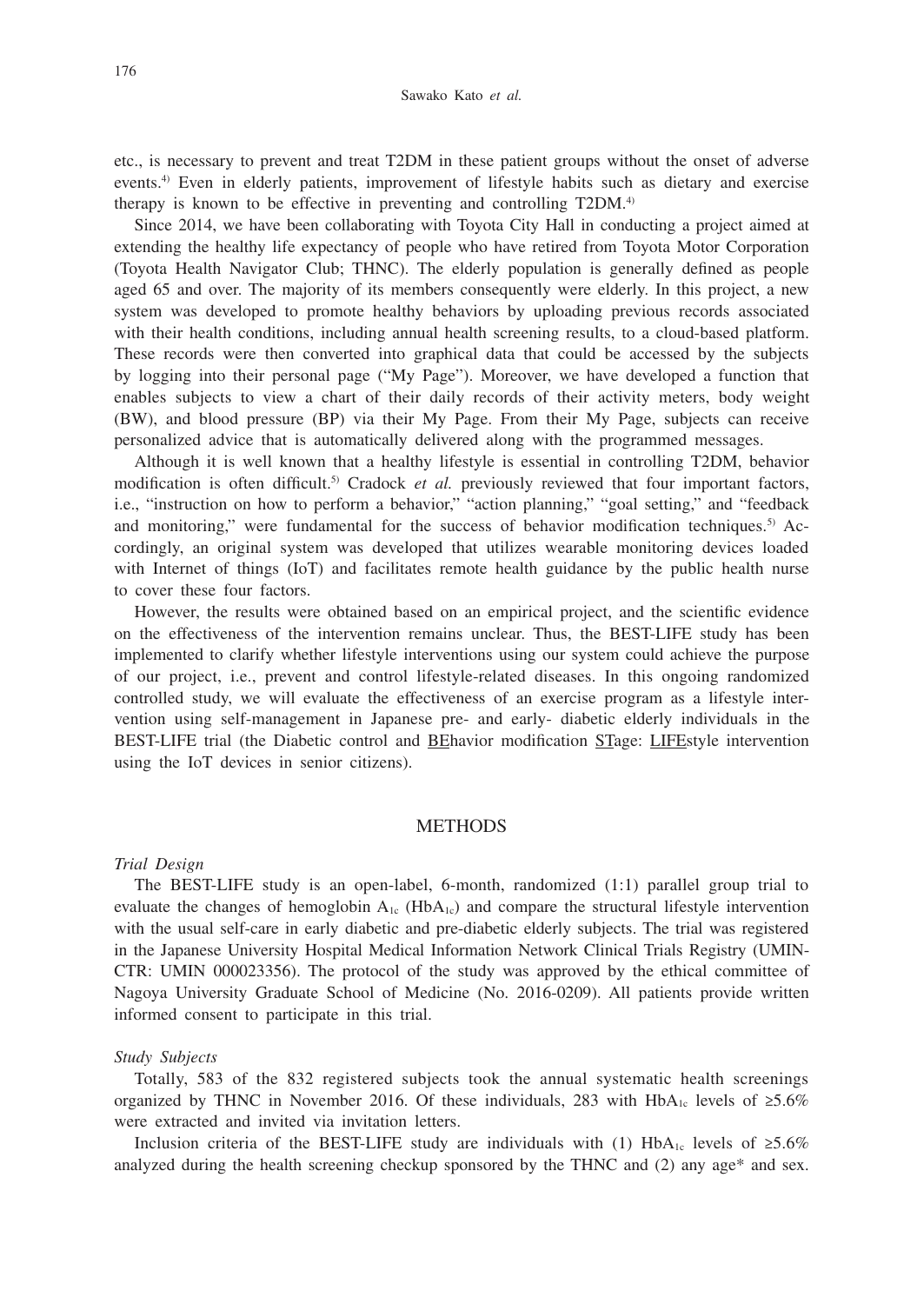Subjects are excluded from this study if they are (1) individuals receiving outpatient treatment for diabetes or other diseases and who are prohibited by their attending physician to practice exercise therapy and 2) those who are determined as unsuitable based on their systematic health screening results. \*Because the members of the THNC were already retired that nearly equaled elderly, we did not create the additional age limit.

#### *Registration and Randomization*

Since May 2017, we have been recruiting subjects enrolled to the current randomized trial. After obtaining informed consents and explaining this trial, subjects are enrolled via a Web-based registration and follow-up system organized by the Center for Advanced Medical and Clinical Research of the Nagoya University Hospital. The system automatically evaluates the eligibility of each patient and randomly assigns patients to the intervention or control group. The allocation ratio is 1:1, and a dynamic allocation strategy using a minimization method is used. The stratifying factors for randomization are age (<70 or  $\geq$ 70 years old), sex, HbA<sub>1c</sub> levels (<6.5% or ≥6.5%), and behavior modification stages (indifference and interested, preparatory, or execution and maintenance phase).

#### *Intervention*

Patients in the intervention group were provided with smartphones (Kyocera S301, Kyoto, Japan) programmed with the study-specific application, Bluetooth-enabled activity trackers (TOSHIBA Actiband WERAM1100, Tokyo, Japan), Bluetooth-enabled BP monitors (A&D UA-851PBT-C, Tokyo, Japan), and Bluetooth-enabled BW scales (A&D UC-411PBT-C). The measurements recorded in the activity meters, BW scales, and sphygmomanometer will be automatically collected and stored via the Internet. A movie filming a model of optimal exercise will be weekly delivered via "My Page." The movie will be changed to step-up/step-down depending on his/her amount of physical activity in the previous week. Lifestyle guidance was provided by a public health nurse (call center) via a telephone call once a month, and concomitantly, each participant's behavior modification stage was surveyed. Figure 1 shows the study's flowchart.

# *Clinical Data Collection*

The subjects will be subjected to a systematic medical checkup, including blood sampling and testing similar to the annual health checkup 6 months after starting the trial. We will collect laboratory data on  $HbA_{1c}$ , total cholesterol, triglyceride, high-density lipoprotein cholesterol, lowdensity lipoprotein cholesterol, serum creatinine, uric acid, blood sugar (fasting), and hemoglobin levels determined at the clinical chemistry facility of Oriental Clinic Med. Corp. (Nagoya, Japan). We will also measure the height, BW, systolic BP (SBP), and diastolic BP (DBP) at baseline and after 6 months.

## *Assessment of Physical Activity and Stage of Health Behavior*

The number of daily steps will be extracted from the uploaded data. Physical activity is assessed using the original physical activity score (PAS) that is defined according to the algorithm: daily physical activity score = [(score of exercise strength)  $\times$  (score of duration)  $\times$  (score of frequency)  $\times$  (number of times/day). Each score is determined using the score of exercise strength corresponding with 1, 10, 100, and 1000 to  $3-3.9$ ,  $4-5.4$ ,  $5.5-6.9$ , and  $>7$  metabolic equivalents (METs), respectively; the score of duration corresponds with 1, 10, and 100 to 10–29, 30–64, and >65 min, respectively; and the frequency on 1, 10, and 20 corresponds to once–twice, 3–4 times, >5 times per week, respectively.

The subjects' previous health checkup results and information regarding their lifestyle habits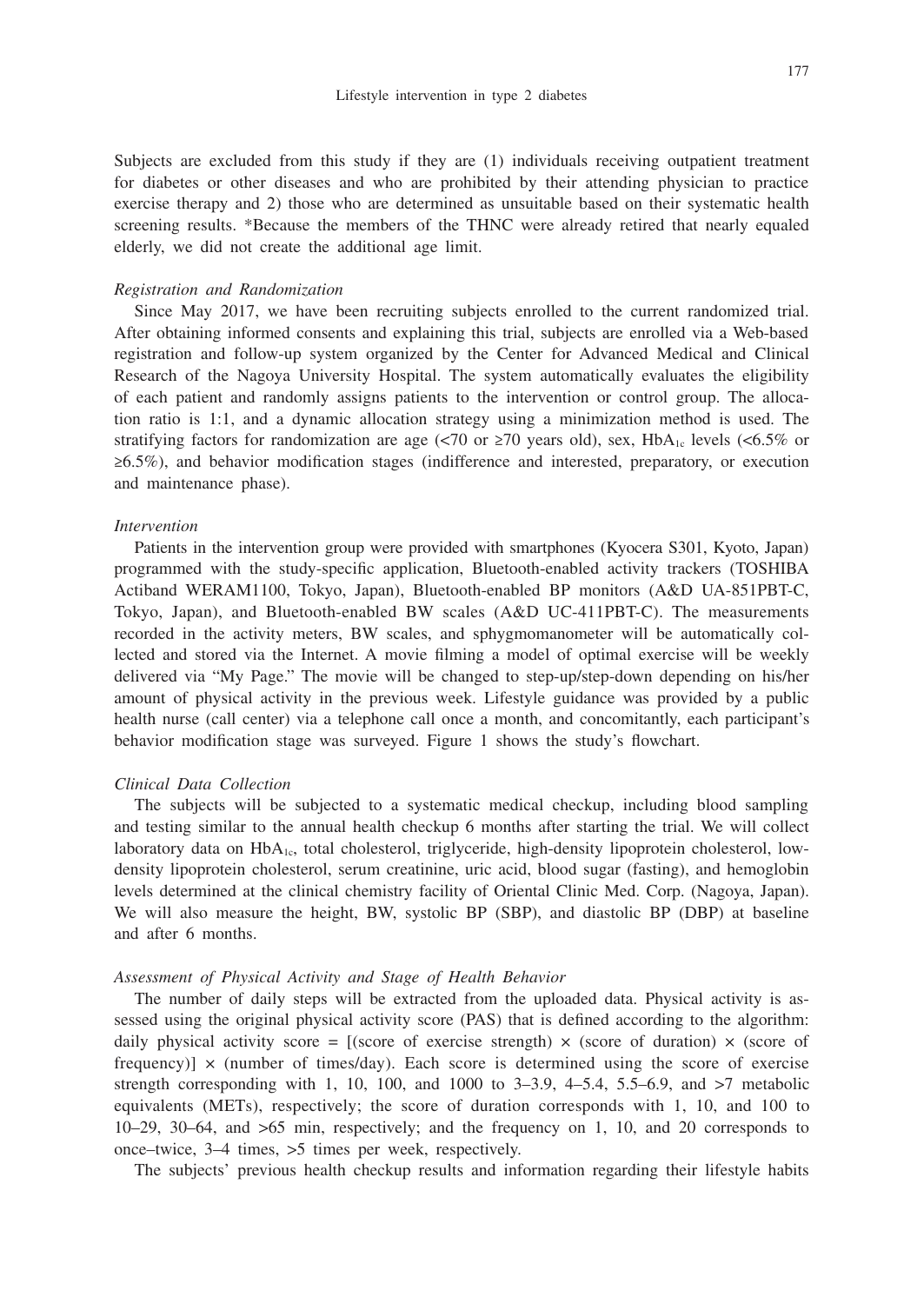

**Fig. 1** Flowchart of the current trial

such as diet contents, smoking habits, and amount of physical exercise will be collected through a subject interview, and the database will be created. We grade the stages of health behavior (SHB) using a self-administered questionnaire at the baseline and after 6 months. Regarding the habit of regular physical exercise, the healthy dietary habit, and smoking cessation, they should check the box with the following statements: (1) You have no intention to change the behavior (Pre-contemplation), (2) You acknowledge an intention to change the behavior (Contemplation), (3) You actively plan to change the behavior (Determination), (4) You will change the behavior but within 6 months only (Action), (5) You sustain the behavior change for at least 6 months (Maintenance).

## *End-Points*

The primary end-point is the change in  $HbA_{1c}$  from baseline to 6 months. The secondary end-points are the change in SHB, BP, and BW. Furthermore, as an exploratory study, indicators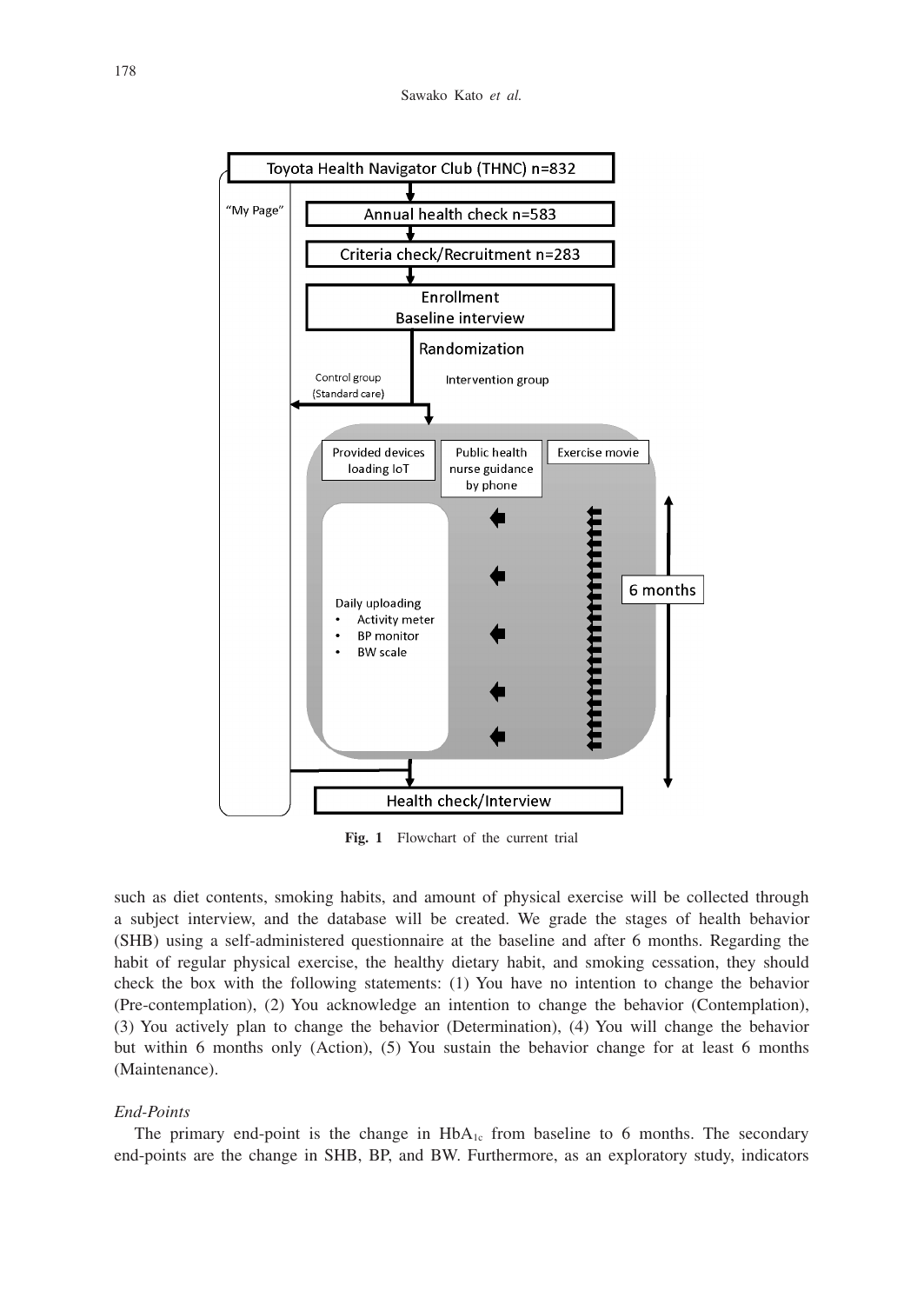associated with the variations of  $HbA_{1c}$  levels such as daily steps and PAS in the intervention group will be investigated. In the initial version of the study protocol, the primary end-point was the change in behavior modification stages. The primary end-point was changed from SHB to  $HbA_{1c}$  modification after the approval from the ethical committee on June 14, 2017, because the majority of SHB already belonged to the action and maintenance stage.

### *Sample Size*

According to the findings of the previous studies that examined the effects of lifestyle modification on diabetes control,<sup>6</sup> improvement in  $HbA_{1c}$  levels after intervention has been reportedly showing a standard deviation of approximately 0.5%. Assuming that a ≥0.25% improvement in  $HbA_{1c}$  level is considered clinically significant, improvement in  $HbA_{1c}$  levels of the intervention group will be expected to be >0.25% compared to that of the control group in this trial.

A total of ≥126 cases, including at least 63 cases per group, are required under the following conditions: a significance level of 0.05 (on both sides) and a power of 80%. As some cases may be deemed as unsuitable for evaluation, we aim to accumulate a total of 140 cases, with 70 cases per group.

#### *Statistical Analysis*

To evaluate the primary outcome, the amount of  $HbA<sub>1c</sub>$  will be compared between the treatment groups based on an analysis of covariance using the baseline  $HbA<sub>1c</sub>$ , sex, and age as covariates.

Regarding the behavior modification stages as secondary end-points, comparisons will be performed between the intervention and control groups to estimate the effects on the behavior modification stages. Regarding the percentage of patients with a behavior modification stage at the execution or maintenance phase 6 months after the intervention, the groups will be compared using the Pearson's chi-square test. Furthermore, based on the logistic regression used as the outcome variable, the percentage of patients with a behavior modification stage at the execution or maintenance phase 6 months after the intervention and the odds ratio of reaching the execution/ maintenance phase will be calculated to estimate the effects of the intervention on the behavior modification stage. Sex, age, baseline  $HbA_{1c}$  levels, and baseline behavior modification stages will be considered as covariates. To complement the results of the aforementioned analyses, the association between the behavior modification stage and the existence or absence of intervention will be examined by performing an extended Mantel test using the following layers: sex, age (<70 or ≥70 years), baseline HbA<sub>1c</sub> levels measured (<6.5% or ≥6.5%), and baseline behavior modification stages.

The changes in BP and BW as secondary end-points will be compared between the treatment groups based on the analysis of covariance using the baseline BP and BW, sex, and age as covariates, respectively.

Regarding the daily steps and PAS in the intervention group, during the intervention period, based on the differences between the baseline  $HbA_{1c}$  levels and those 6 months after intervention, the intervention group will be divided into two subgroups at the median value. After divided into two groups according to the median value of delta  $HbA_{1c}$  levels, a linear mixed model will be used to determine at what time in the observation period the differences in the device data occurred between the groups with a good degree of improved  $HbA_{1c}$  levels and the other groups. Similarly, BP and BW will also be analyzed, and their amount of variation will be assessed.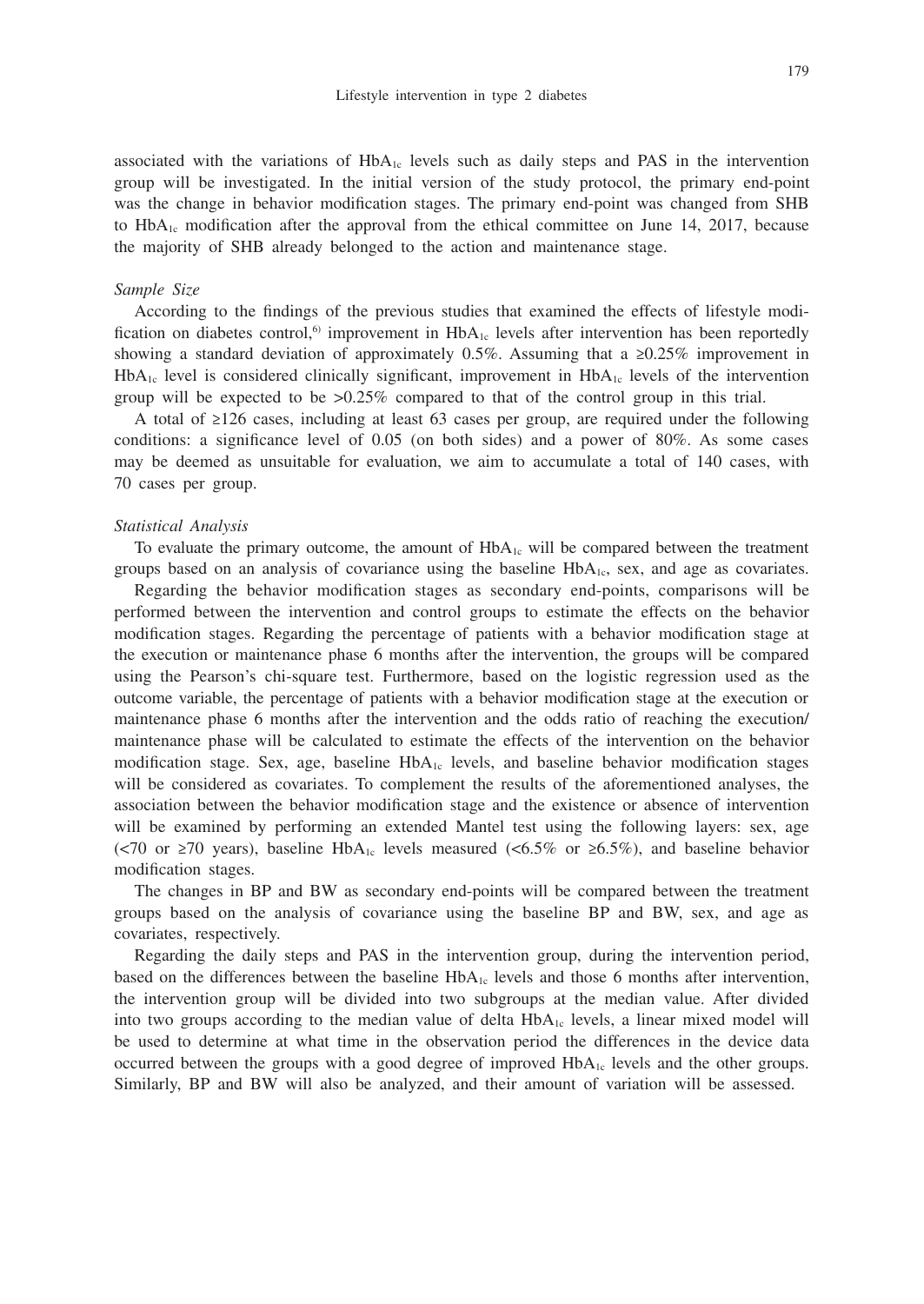#### Sawako Kato *et al.*

## RESULTS

From May 28 to 30, 2017, a total of 145 subjects were enrolled: 72 in the intervention group and 73 in the control group. The enrollment completed. To date (September 2017), only three subjects have refused to participate in the study. The intervention period will end on November 2017. The study will end in 2019.

# DISCUSSION

This study aimed to clarify whether lifestyle interventions, especially increased physical activity, could decrease  $HbA_{1c}$  levels in Japanese pre- and early diabetic elderly subjects in the RCT design. This is one of the first RCTs evaluating the self-management program to promote health behaviors using the wearable monitoring devices loaded with IoT and a remote health guidance.

According to the 2016 American Diabetes Association (ADA)'s standards of medical care in diabetes, adults with diabetes should perform at least 150 min of aerobic exercises for 3 days per week with no more than 2 consecutive days without exercise.<sup>7)</sup> The randomized control study conducted by The Diabetes Prevention Program Research Group in the USA showed that lifestyle interventions, including diet and exercise were more effective in preventing the development of type 2 diabetes than metformin, a commonly prescribed medicine for  $T2DM<sup>8</sup>$  Interestingly, ≥60-year-old subjects in the lifestyle intervention groups had notably greater reduction in diabetes incidence than the younger subjects.<sup>8)</sup> However, "aging" alone is susceptibility to impair physical function, diabetes accelerates the reduction in muscle mass, strength, and function, and leads to sarcopenia and frailty.<sup>9,10)</sup> Moreover, limitations in physical function are already prevalent among elderly people with pre-diabetes.<sup>11)</sup> Although T2DM is generally closely associated with obesity, an inverse linear relationship was observed between age at the time of T2DM diagnosis and body mass index.12) Thus, in non-obese elderly patients, alternative caution should be exerted to prevent contradictory effects of dietary therapy, such as excessive caloric restriction that may lead to malnutrition or decreased skeletal muscle mass. Moreover, both young and adult onset of T2DM had a high risk of cardiovascular diseases, $12$ ) which has rapidly increased in Japan.<sup>13</sup>) The benefits of healthy lifestyle modification are also established in patients with T2DM at high risk of cardiovascular disease, where physical activity is recommended and not contraindicated.14) Thus, a reasonable menu appropriate for each individual should be created to achieve the goal without adverse events. Aerobic exercises should be prescribed for better glycemic control whenever possible, and muscle strength training (isometric) exercises, so-called resistance exercise, may be safe and preferable to help maintain the skeletal muscle mass and increase basal metabolism.15) One of the special characteristics of our program is to use the wearable monitoring system loaded with IoT for accurate monitoring.

Another special characteristic is using the remote health guidance given by the public health nurse during planning of routine to prevent overuse injury, or for the early detection of complications such as a heart attack. A remote guidance via a telephone call could be cost-effective and less time-consuming for the participant. Moreover, it might be encouraging and motivating for the retirees to regain appropriate and detailed advice from expert public health nurses, which they received while at work. Furthermore, we deliver a weekly movie for individually specific optimal exercise via the "My Page."

The BEST-LIFE trial is a randomized controlled study to evaluate the effectiveness and safety of an exercise program as a lifestyle intervention using the wearable monitoring system loaded with IoT and the remote health guidance by the public health nurse in Japanese pre- and early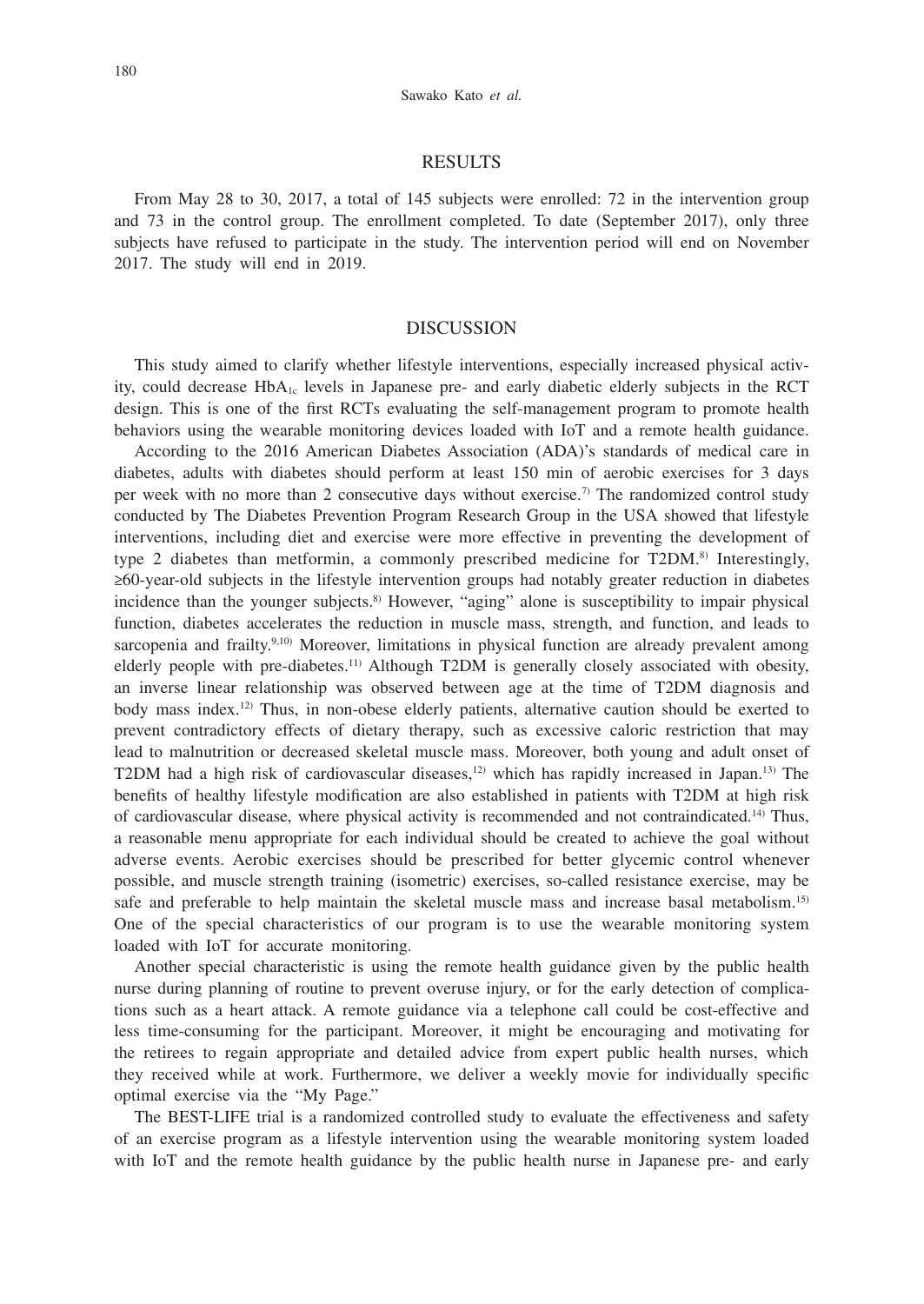diabetic elderly subjects. Although further studies are needed, this study will provide evidence of effective and safe healthy lifestyle intervention tool in elderly subjects with diabetes. Moreover, continuous healthy lifestyle practices in elderly pre- and early diabetic patients will contribute to good glycemic control and reduce the risks for frailty and sarcopenia, leading to healthy life expectancy extensions.

# CONFLICT OF INTEREST

There are no conflicts of interest to declare.

# ACKNOWLEDGMENTS

This study includes the following researchers: clinical research coordinators Michiko Katagiri and Mieko Tori. This has been selected as an enterprise (enterprise for the promotion of behavioral change via personal health and medical information owned by corporate insurance companies) for infrastructure development aimed to create new industrial models for the promotion of IoT in the 2015 supplementary budget for the Japanese Ministry of Economy, Trade and Industry. Toyota Motor Co., Ltd. provided the financial support for this study and is developing a healthcare system that promotes the health of their employees. We would also like to thank Editage (www.editage.jp) for the English language editing.

#### **REFERENCES**

- 1) International Diabetes Federation. IDF Diabetes Altas. 2015, Brussels.
- 2) Zhang N, Yang X, Zhu X, Zhao B, Huang T, Ji Q. Type 2 diabetes mellitus unawareness, prevalence, trends and risk factors: National Health and Nutrition Examination Survey (NHANES) 1999–2010. *J Int Med Res*, 2017; 45: 594–609.
- 3) Chang AM, Halter JB. Aging and insulin secretion. *Am J Physiol Endocrinol Metab*, 2003; 284: E7–12.
- 4) Yakaryilmaz FD, Ozturk ZA. Treatment of type 2 diabetes mellitus in the elderly. *World J Diabetes*, 2017; 8: 278–285.
- 5) Cradock KA, G OL, Finucane FM, Gainforth HL, Quinlan LR, Ginis KA. Behaviour change techniques targeting both diet and physical activity in type 2 diabetes: A systematic review and meta-analysis. *Int J Behav Nutr Phys Act*, 2017; 14: 18.
- 6) Umpierre D, Ribeiro PA, Kramer CK, Leitao CB, Zucatti AT, Azevedo MJ, *et al.* Physical activity advice only or structured exercise training and association with HbA1c levels in type 2 diabetes: a systematic review and meta-analysis. *JAMA*, 2011; 305: 1790–9.
- 7) Association AD. Foundations of Care and Comprehensive Medical Evaluation. *Diabetes Care*, 2016; 39: s23–s35.
- 8) Knowler WC, Barrett-Connor E, Fowler SE, Hamman RF, Lachin JM, Walker EA, *et al.* Reduction in the incidence of type 2 diabetes with lifestyle intervention or metformin. *N Engl J Med*, 2002; 346: 393–403.
- 9) Sinclair AJ, Abdelhafiz AH, Rodriguez-Manas L. Frailty and sarcopenia newly emerging and high impact complications of diabetes. *J Diabetes Complications*, 2017; 31: 1465–1473.
- 10) Wong E, Backholer K, Gearon E, Harding J, Freak-Poli R, Stevenson C, *et al.* Diabetes and risk of physical disability in adults: a systematic review and meta-analysis. *Lancet Diabetes Endocrinol*, 2013; 1: 106–14.
- 11) Lee PG, Cigolle CT, Ha J, Min L, Murphy SL, Blaum CS, *et al.* Physical function limitations among middle-aged and older adults with prediabetes: one exercise prescription may not fit all. *Diabetes Care*, 2013; 36: 3076–83.
- 12) Hillier TA, Pedula KL. Characteristics of an adult population with newly diagnosed type 2 diabetes: the relation of obesity and age of onset. *Diabetes Care*, 2001; 24: 1522–7.
- 13) Hayama-Terada M, Muraki I, Imano H, Kiyama M, Okada T, Yamagishi K, *et al.* Diabetes Trend and